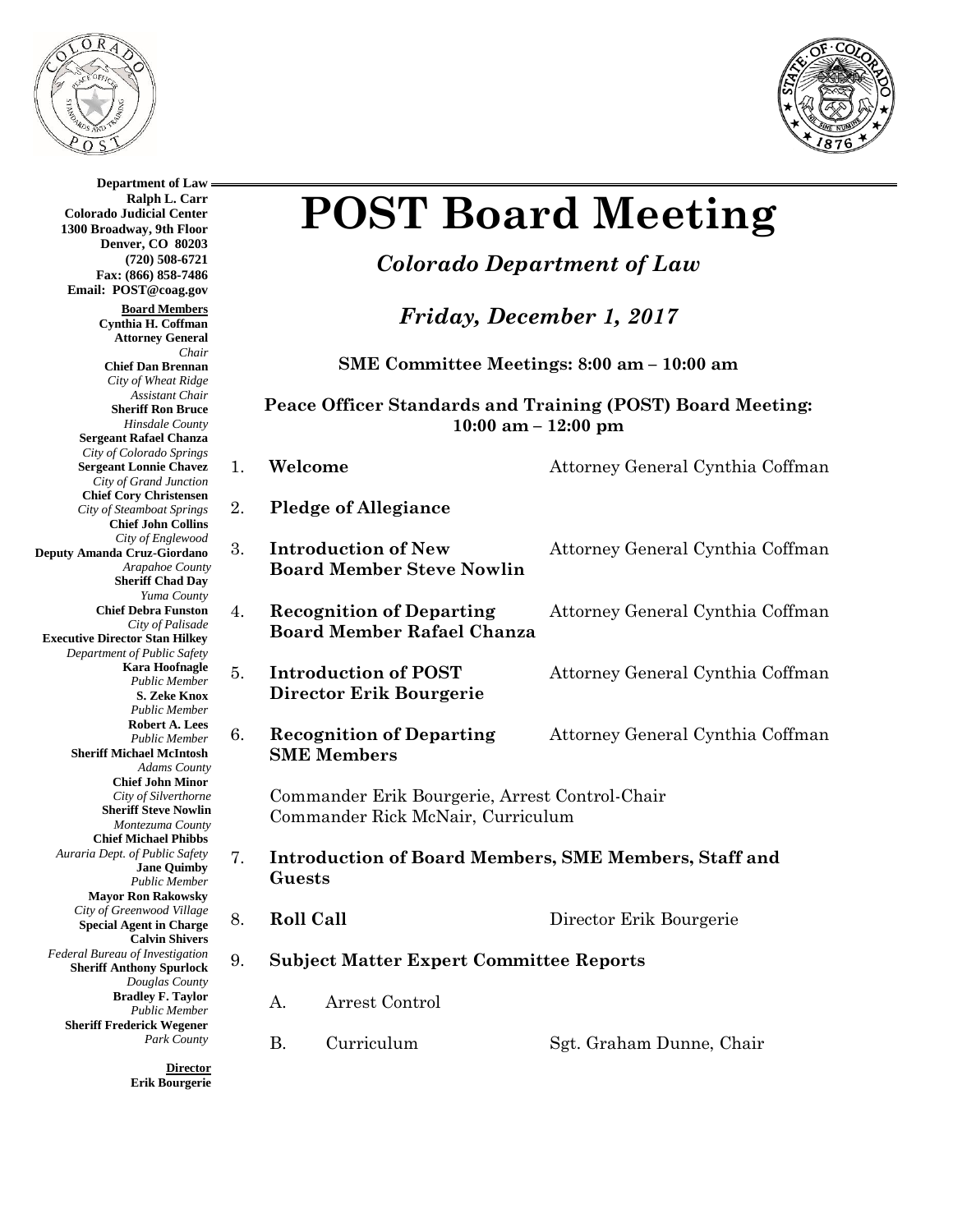C. Firearms Sgt. Jeff Bredehoeft

- D. Law Enforcement Driving Cmdr. Karl Smalley, Chair
- 10. **Approval of POST Minutes** Attorney General Cynthia Coffman  **from September 8, 2017** (See supplemental handout)

#### 11. **2018 Proposed POST Board Meeting Dates** Director Erik Bourgerie

March 9, 2018 June 1, 2018 September 14, 2018 December 7, 2018

#### 12. **Peace Officer Certification Revocation** Director Erik Bourgerie **Actions** (See supplemental handout)

#### **POST Rule 9 - Revocation of Peace Officer Certifications – Felony**

**Convictions:** § 24-31-305, CRS(2)(a) A Colorado peace officer certification issued pursuant to subsection (1) or (1.3) of this section or 24-31-308 shall be suspended or revoked by the POST Board if the certificate holder has been convicted of a felony, or has been convicted on or after July 1, 2001, of any misdemeanor described in subsection  $(1.5)$  of  $\S$  24-31-305 CRS, or has otherwise failed to meet the certification requirements established by the Board. For purposes of this rule, the term 'conviction' includes any deferred judgments or deferred sentences imposed by a court.

- 1. No. F17-06, Matthew Robert Paysinger, Certification B10975 (PID 100597). On June 7, 2017, Respondent was convicted of one count of Second Degree Burglary §18-4-203(1) CRS, a Class 4 Felony. The Respondent was not employed as a peace officer on the date of the offense (Date of Offense: January 3, 2017, never employed). The Respondent has failed to comply with POST Show Cause Order No. F17-06 by failing to appear at the scheduled Show Cause Hearing on August 10, 2017. Director Bourgerie recommends revocation of Matthew Robert Paysinger's Colorado Peace Officer Certification B10975 (PID 100597).
- 2. No. F17-07, James Allen Keller, Certification B4360 (PID 107958). On February 15, 2017, Respondent was convicted of one count of Stalking-emotional distress §18-3-602(1)(c) CRS, a Class 4 Felony, and Harassment-repeat telephone calls §18-9-111(1)(f) CRS, a class 3 Misdemeanor. The Respondent was not employed as a peace officer on the date of the offense (Date of Offense: September 22, 2016, separated April 30, 2013). The Respondent has failed to comply with POST Show Cause Order No.F17-07 by failing to appear at the scheduled Show Cause Hearing on August 10, 2017. Director Bourgerie recommends revocation of James Allen Keller's Colorado Peace Officer Certification B4360 (PID 107958).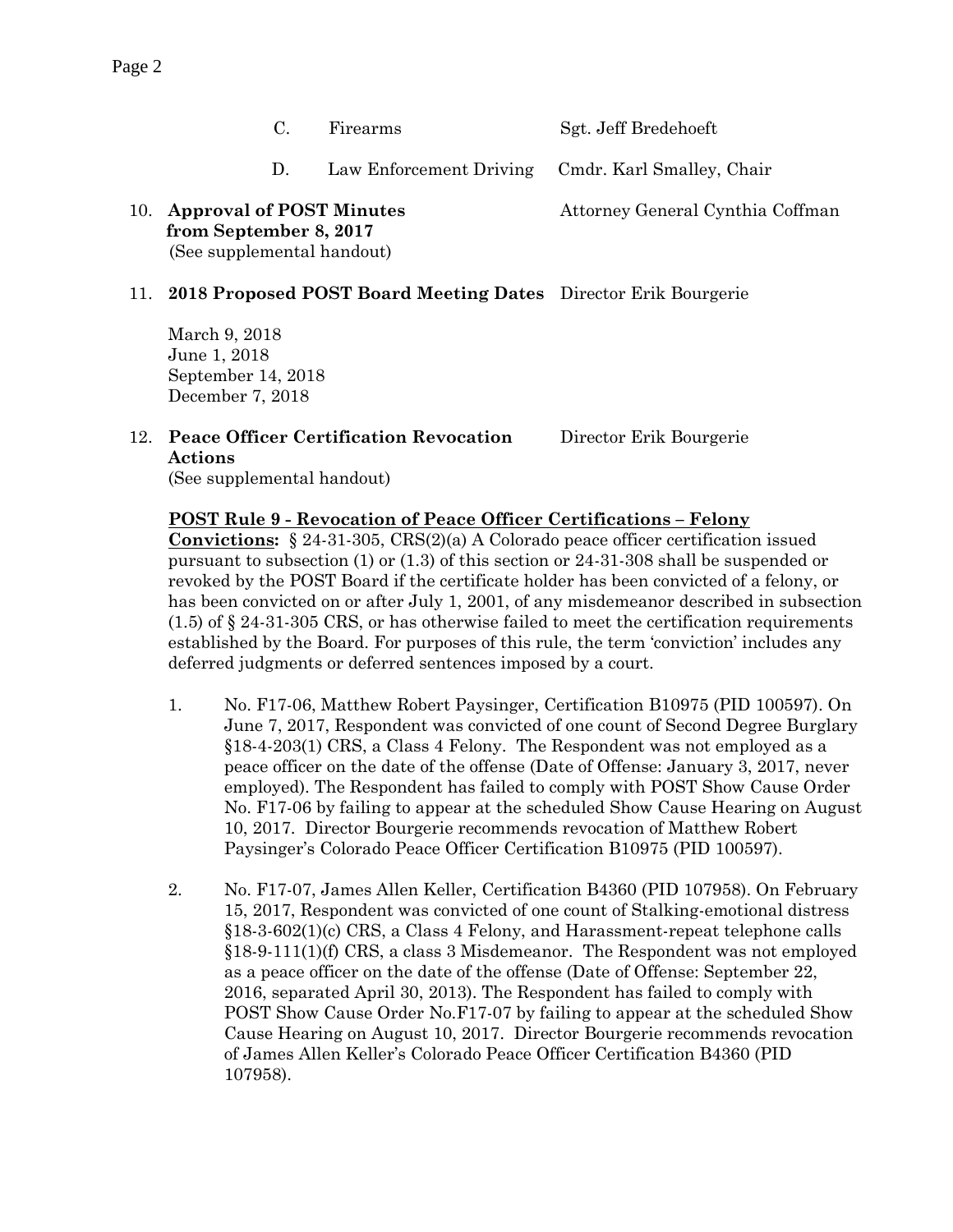- 3. No. F17-08, David Brian Henrichsen, Certification B14034 (PID 124134). On January 25, 2017, Respondent was convicted of one count of Computer Crime  $§18-5.5-102(1)(d),(3)(d)(V)$  CRS, a Class 5 Felony. The Respondent was not employed as a peace officer on the date of the offense (Date of Offense: August 2, 2016, separated July 1, 2015). The Respondent has failed to comply with POST Show Cause Order No.F17-08 by failing to appear at the scheduled Show Cause Hearing on August 10, 2017. Director Bourgerie recommends revocation of David Brian Henrichsen's Colorado Peace Officer Certification B14034 (PID 124134).
- 4. No. F17-09, Joseph Jay Fawcett, Certification B4188 (PID 105327). On August 8, 2017, Respondent was convicted of one count of Human Trafficking Involving Servitude §18-3-503 CRS, a Class 3 Felony and one count of Pandering of a Child-arrange prostitution §18-7-403(1)(b) CRS, a Class 3 Felony. The Respondent was not employed as a peace officer on the date of the offense (Date of Offense: March 14, 2017, never employed). The Respondent has failed to comply with POST Show Cause Order No.F17-09 by failing to appear at the scheduled Show Cause Hearing on October 5, 2017. Director Bourgerie recommends revocation of Joseph Jay Fawcett's Colorado Peace Officer Certification B4188 (PID 105327).
- 5. No. F17-10, Eric Matthew Henry, Certification, B15760 (PID 134718). On August 7, 2017, Respondent was convicted of one count of Felony Menacing with real/simulated weapon  $$18-3-206(1)(a)(b)$  CRS, a Class 5 Felony. The Respondent was employed as a peace officer on the date of the offense (Date of Offense: February 18, 2017, separated May 3, 2017). The Respondent has failed to comply with POST Show Cause Order No.F17-10 by failing to appear at the scheduled Show Cause Hearing on October 5, 2017. Director Bourgerie recommends revocation of Eric Matthew Henry's Colorado Peace Officer Certification B15760 (PID 134718).
- 6. No. F17-11, Michael Lee Keaney, Certification B8631 (PID 113691). On June 21, 2016, Respondent was convicted of two counts of Internet Sexual Exploitation of a Child §18-3-405.4(1) CRS, a Class 5 Felony. The Respondent was not employed as a peace officer on the date of the offense (Date of Offense: January 1, 2014, separated July 16, 2007). The Respondent has failed to comply with POST Show Cause Order No.F17-11 by failing to appear at the scheduled Show Cause Hearing on October 20, 2017. Director Bourgerie recommends revocation of Michael Lee Keaney's Colorado Peace Officer Certification B8631 (PID 113691).

#### **POST Rule 9 - Revocation of Peace Officer Certifications – Misdemeanor Convictions:** § 24-31-305, C.R.S.(2)(a) A Colorado peace officer certification issued pursuant to subsection (1) or (1.3) of this section or 24-31-308 shall be suspended or revoked by the POST Board if the certificate holder has been convicted of a felony at any time, or has been convicted on or after July 1, 2001, of any misdemeanor described in subsection  $(1.5)$  of § 24-31-305 C.R.S., or has otherwise failed to meet the certification requirements established by the Board. For purposes of this rule, the term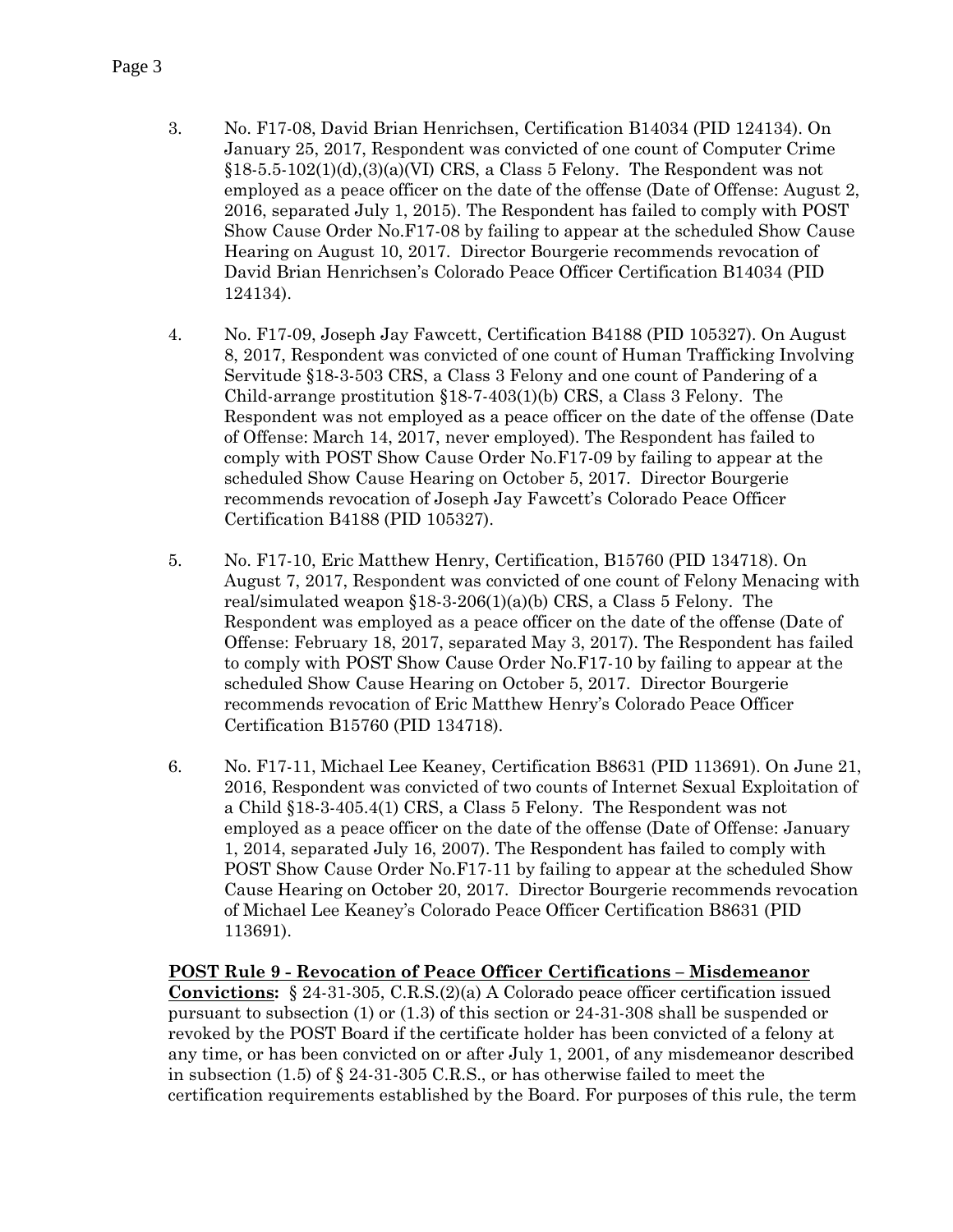- 'conviction' includes any deferred judgments or deferred sentences imposed by a court. Revocation of peace officer certificates based upon conviction(s) of misdemeanor crimes are recognized in  $\S 24-31-305(1.5)$  (b) thru (h), C.R.S.
- 1. No. M17-04, Kory Robert Nicastle, Certification B17731 (PID 138580). On April 5, 2017, Respondent was convicted of one count of Harassmentstrike/shove/kick, §18-9-111(1)(a) CRS, a Class 3 Misdemeanor. The respondent was not employed as a peace officer on the date of the offense (Date of Offense: May 5, 2016, separated December 6, 2013). The Respondent has failed to comply with POST Show Cause Order No. M17-04 by failing to appear at the scheduled Show Cause Hearing on August 10, 2017. Director Bourgerie recommends revocation of Kory Robert Nicastle's Colorado Peace Officer Certification B17731 (PID 138580).
- 2. No. M17-06, Jason Eric Mendoza, Certification B17193 (PID 134853). On January 19, 2017, Respondent was convicted of one count of Obstructing Government Operations §18-8-102 CRS, a Class 3 Misdemeanor. The respondent was employed as a peace officer on the date of the offense (Date of Offense: June 26, 2016). The Respondent has failed to comply with POST Show Cause Order No. M17-06 by failing to appear at the scheduled Show Cause Hearing on August 10, 2017. Director Bourgerie recommends revocation of Jason Eric Mendoza's Colorado Peace Officer Certification B17193 (PID 134853).

| 13. Emergency Rulemaking-Rule 8<br>(See supplemental handout) | Director Erik Bourgerie                             |
|---------------------------------------------------------------|-----------------------------------------------------|
| 14. SRO Subcommittee Update<br>(See supplemental handout)     | Sheriff Chad Day                                    |
| 15. Bail Recovery Curriculum<br>(See supplemental handout)    | Director Erik Bourgerie                             |
| 16. Sealed Records<br>(See supplemental handout)              | Director Erik Bourgerie<br><b>Stacy Worthington</b> |
| 17. Comments from Others on POST Issues                       |                                                     |
| 18. Adjournment                                               | Attorney General Cynthia Coffman                    |